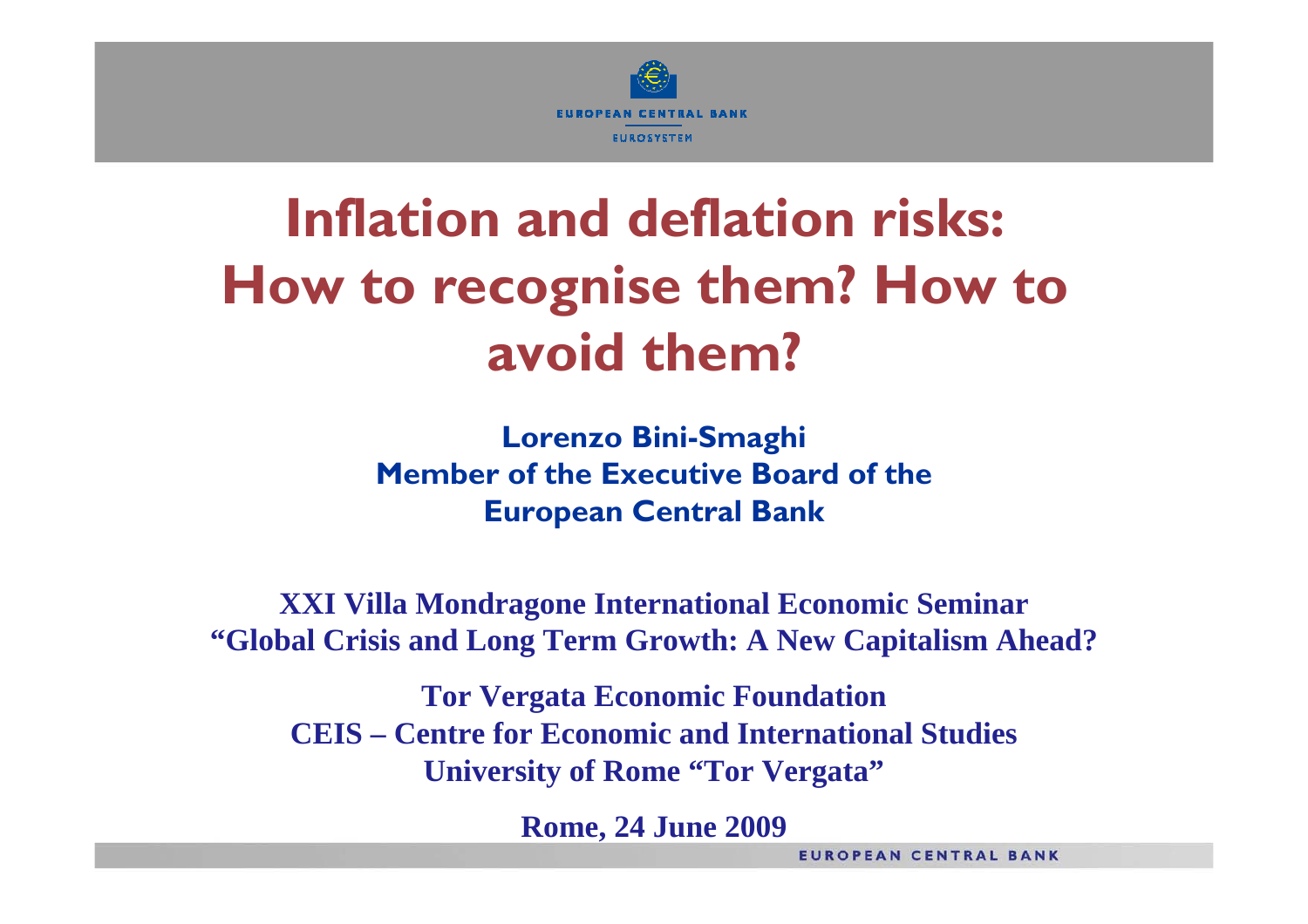# **The decline in HICP inflation is mainly explained by developments in food and energy items**

#### *(annual growth rates and percentage point contribution)*



*Contribu tion to HICP inflation. Latest observation: May 2009. Sources: Eurostat and ECB calculations.*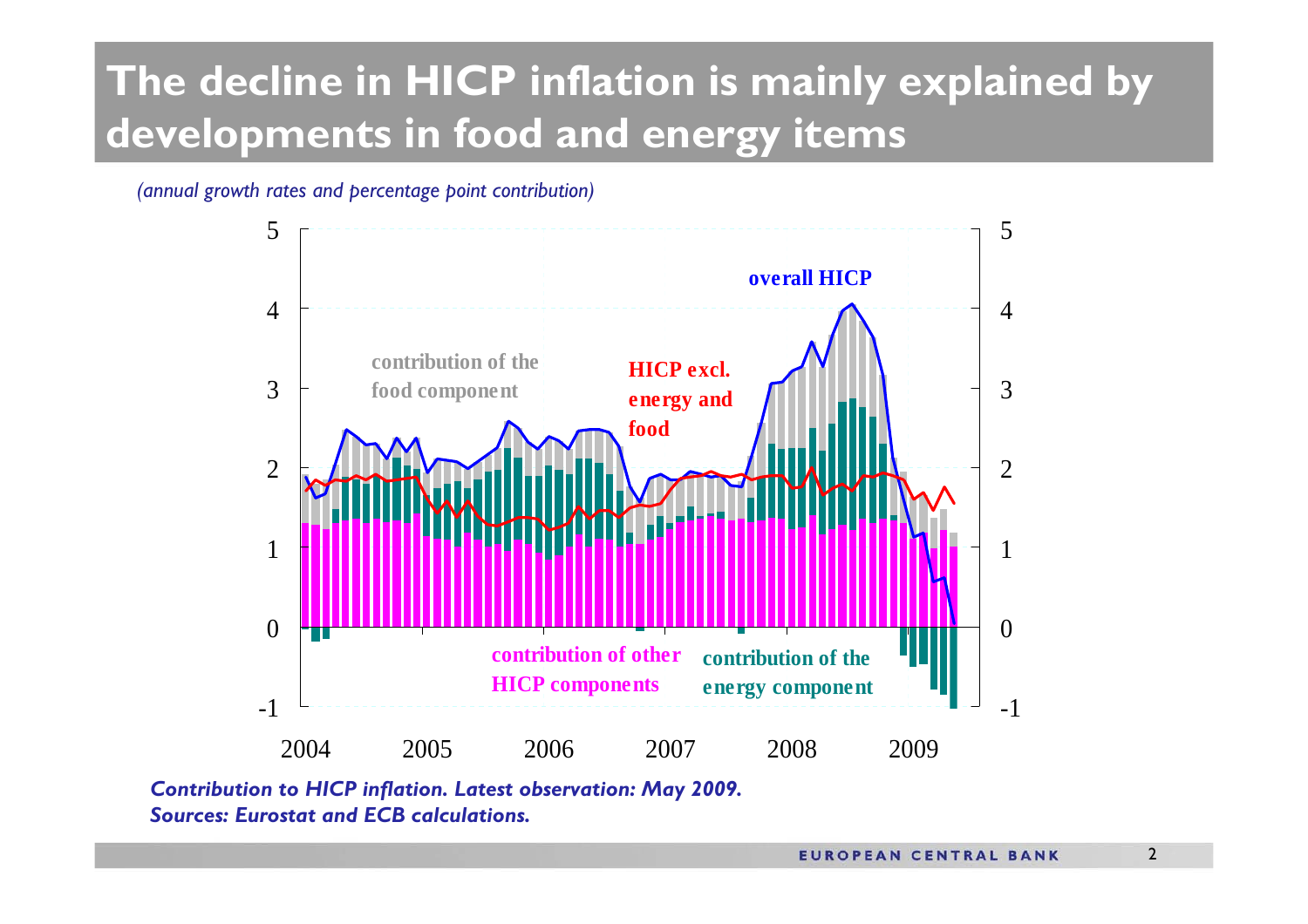### Excluding energy and food, there is little sign of widespread price cuts



Share of HICP items with negative annual inflation rates. Latest observation: May 2009. **Sources: Eurostat and ECB calculations.**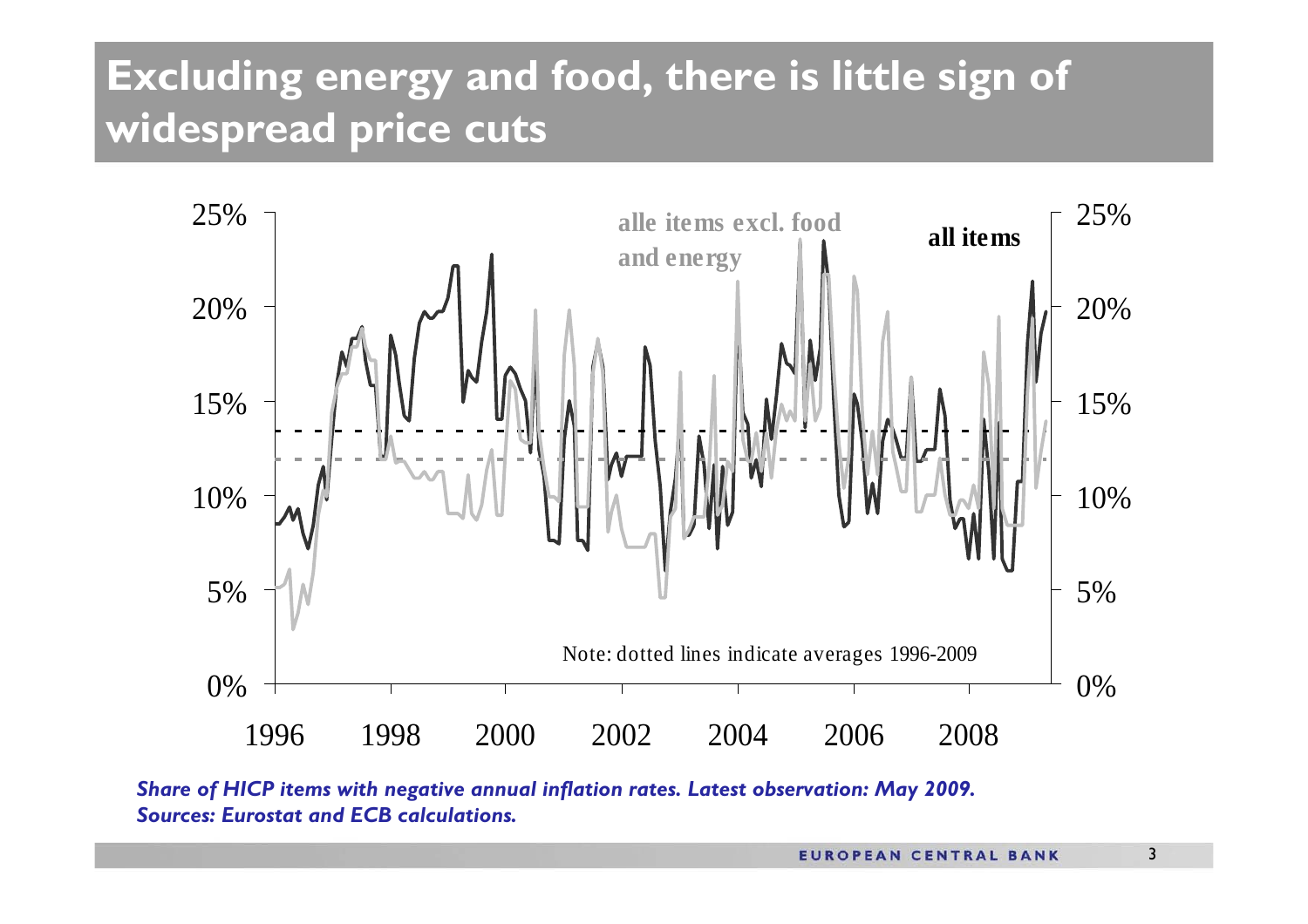# **Share of HICP items with negative annual rates of change is broadly in line with historical patterns**



*HICP e xcluding food and energy: share of HICP items with negative annual growth rates. Sources: Eurostat and ECB calculations.*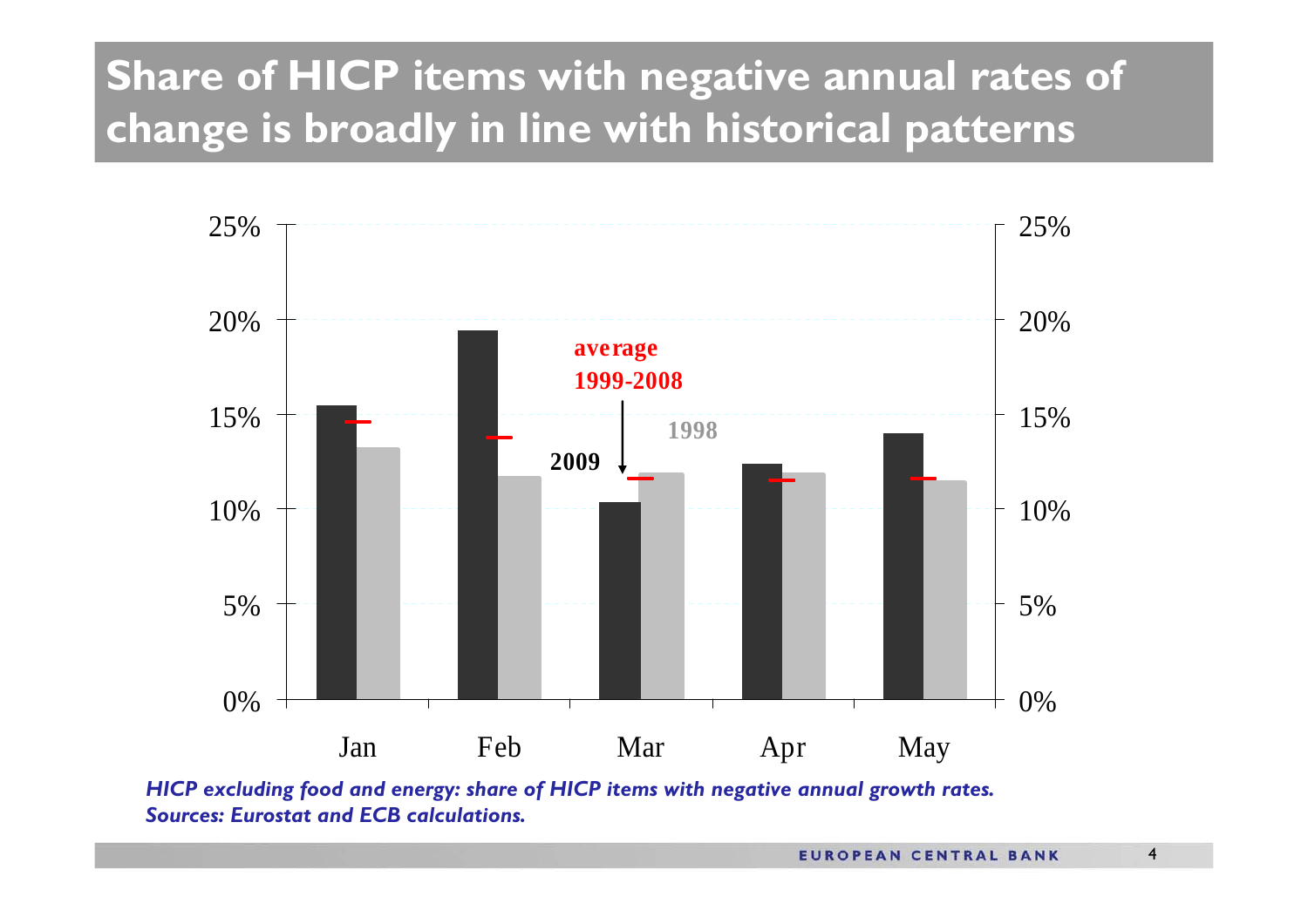### Most prices in the euro area are still growing at annual rates of I% or above

(percentage share)



Distribution of weighted annual rates of change of HICP items in May 2009 **Sources: Eurostat and ECB calculations.**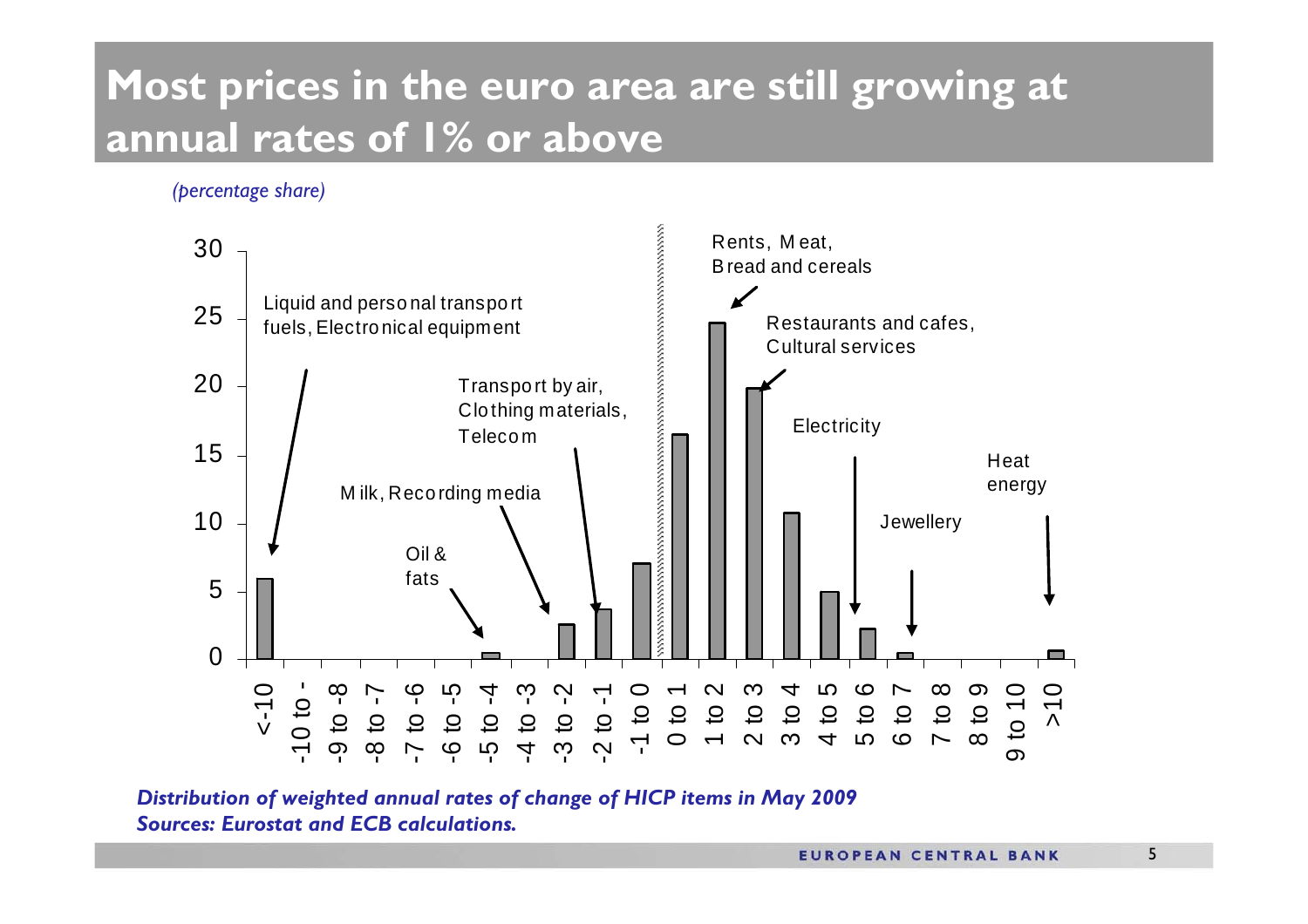# Measures of underlying inflation have come off their peak but are not exceptionally low

(annual growth rates)



Measures of underlying HICP inflation. Latest observation: May 2009.

**Sources: Eurostat and ECB calculations.** 

Note: (\*) Range of permanent exclusion-based (e.g. HICP ex energy, HICP ex energy and food), statistical exclusion-based (trimmed means, weighted median) and econometric (dynamic factor model) measures.

**EUROPEAN CENTRAL BANK**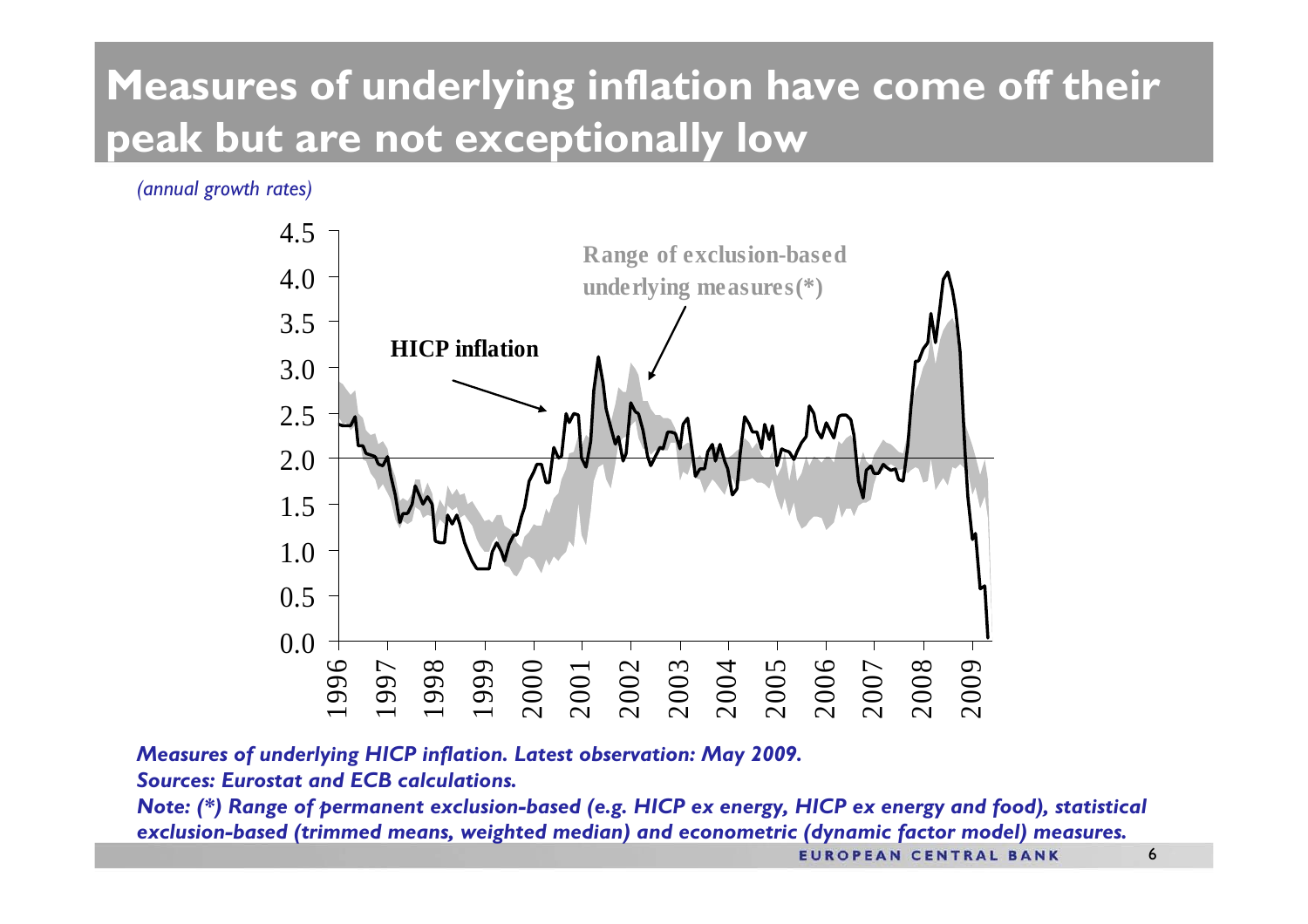### **Forecasters in Euro Zone Barometer expect the spell of negative inflation in 2009 to last only a few months**

*(annual growth rates)*



*HICP inflation forecasts from EuroZone Barometer (€ZB). Source: EuroZone Barometer (June 2009 issue).*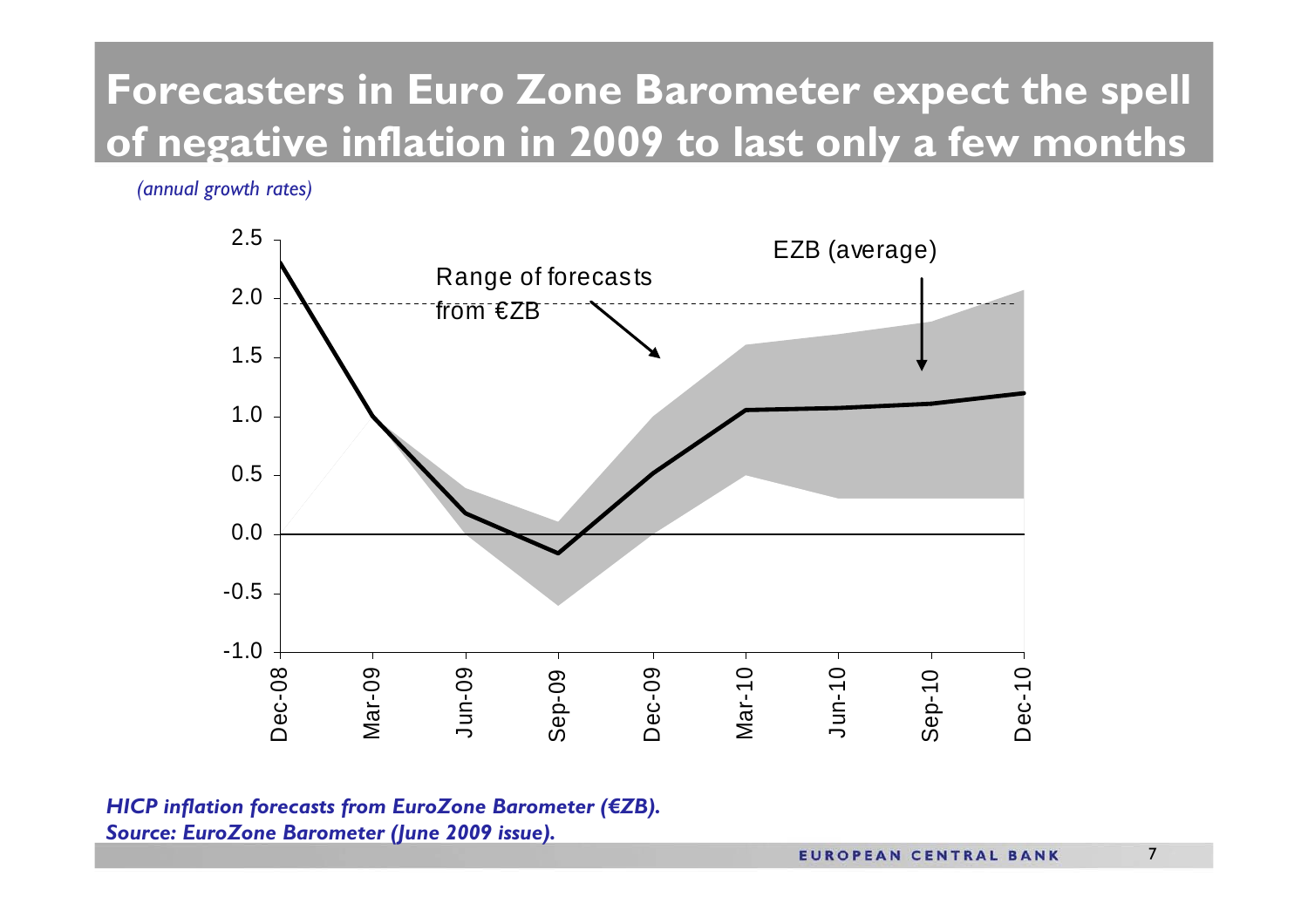### **Inflation projections for 2010 revised gradually down recently, but the median is still above 1%**



*Distribution of EuroZone Barometer HICP forecasts for 2010. Sources: EuroZone Barometer and ECB staff calculations.*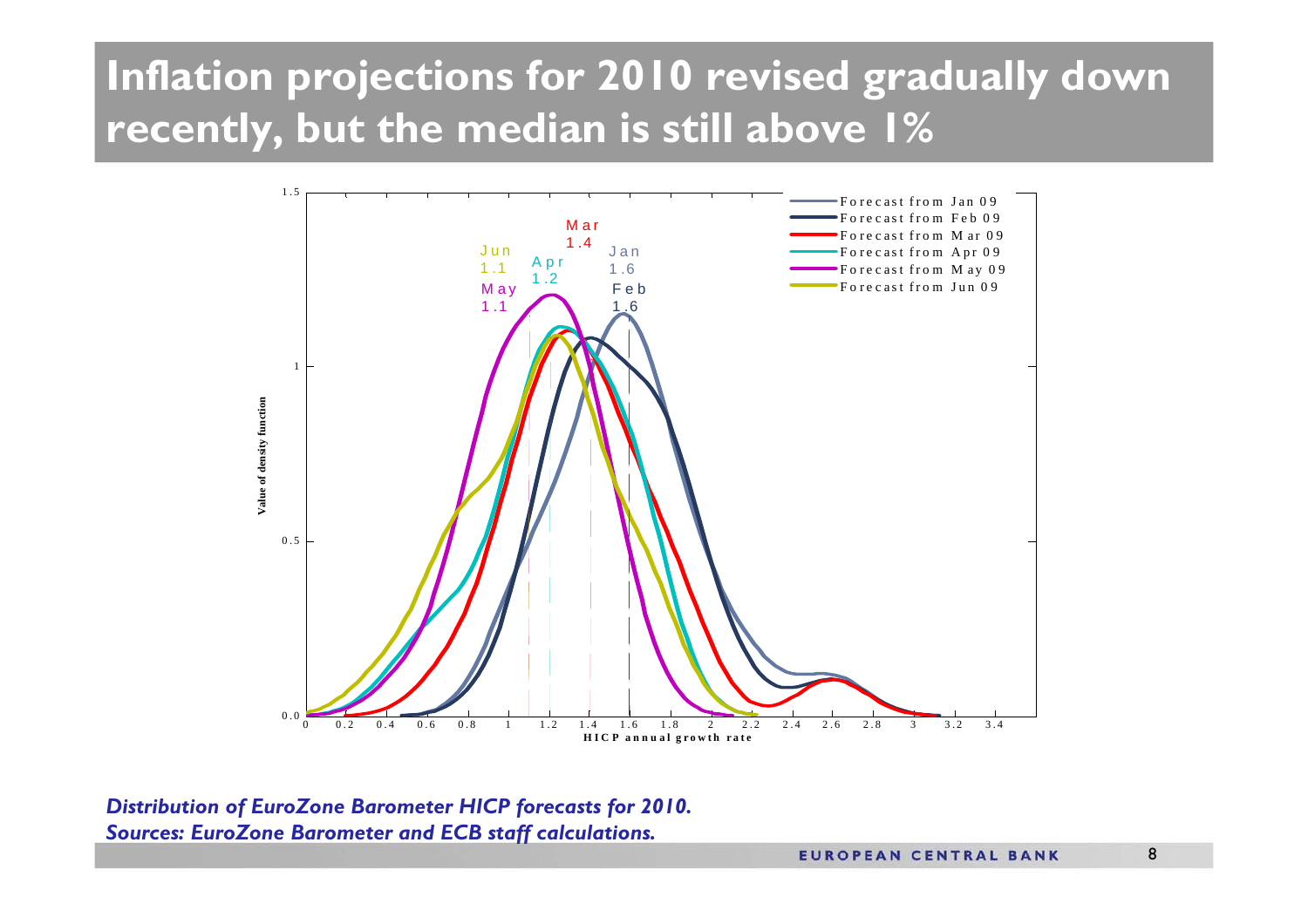#### **Measures of economic slack have played a fairly modest role in the inflation process in the euro area**

#### *(annual percentage change and percentages; quarterly data)*



*HICP inflation and output gap. Sources: Eurostat, OECD, IMF and European Commission. Note: (\*) Output gap estimates from the OECD, the IMF and the European Commission.*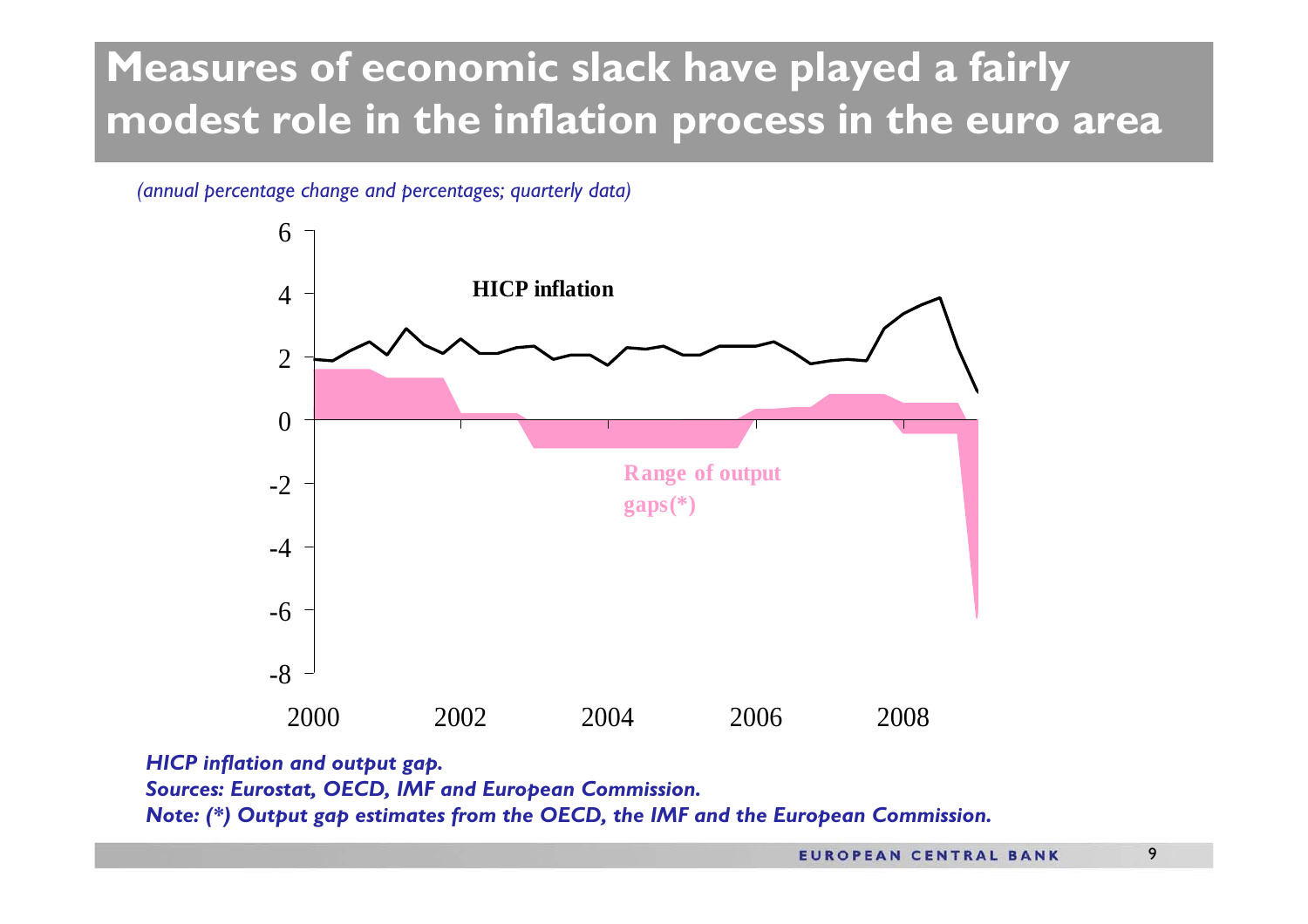# **Expectations based on consumers' survey have declined recently, in line with inflation**

*(percentage balance and year-on-year growth r ates)*



*HICP inflation and con sume rs' qualitative inflation perceptions and expecta tions. Latest o bservation: May 2009. Sources: EC Consumer Surve y and Eurostat.*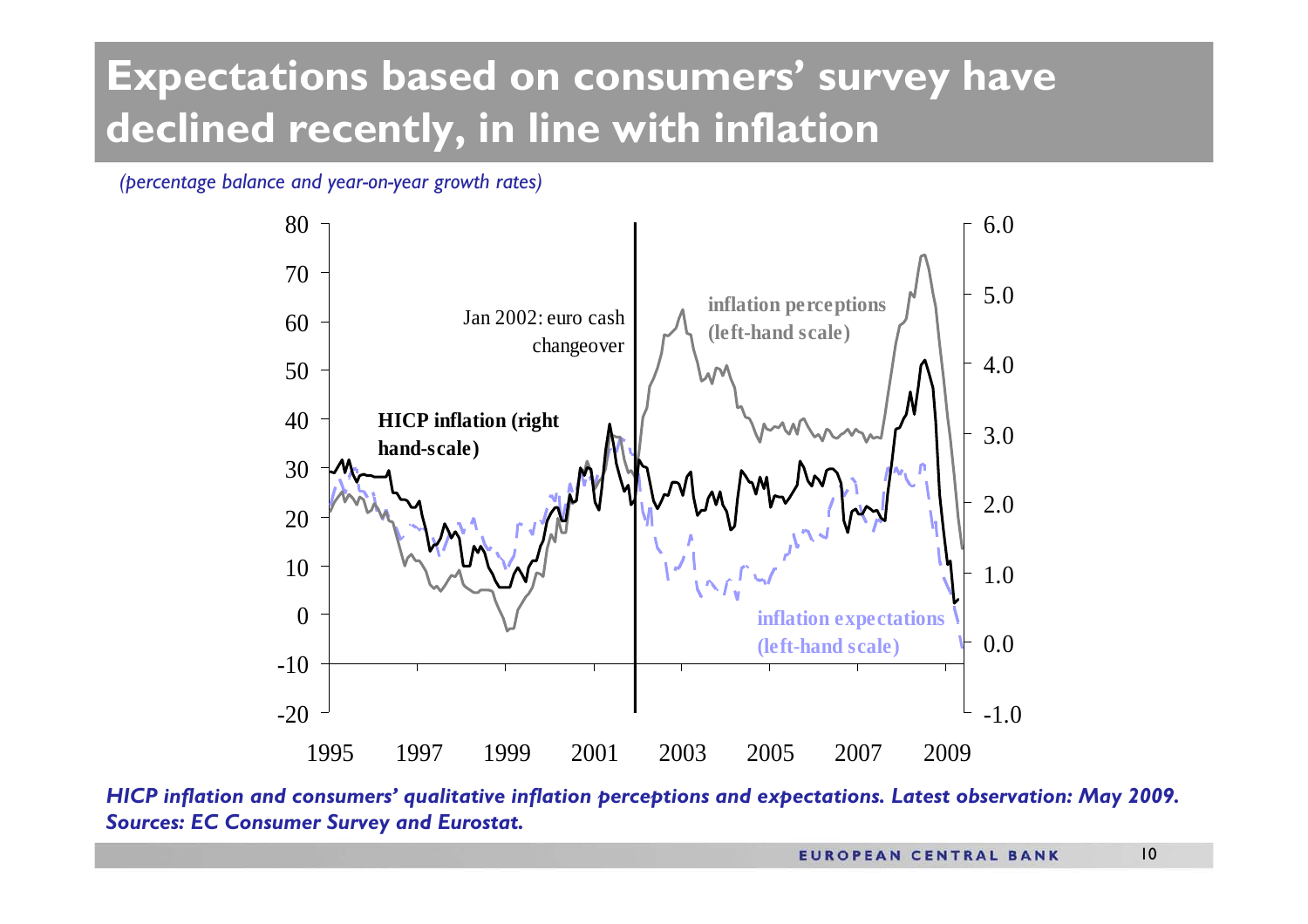### **The ECB's Survey of Professional Forecasters (SPF) suggests that deflation is not a likely event**

#### **Probability distribution of expected inflation in 2009**

**Probability distribution of expected inflation in 2010**





*Cross-sectional distribution of 2009 and 2010 inflation expectations among SPF respondents. Various vintages. Latest vintage 2009 Q2. Source: ECB Survey of Professional Forecasters.*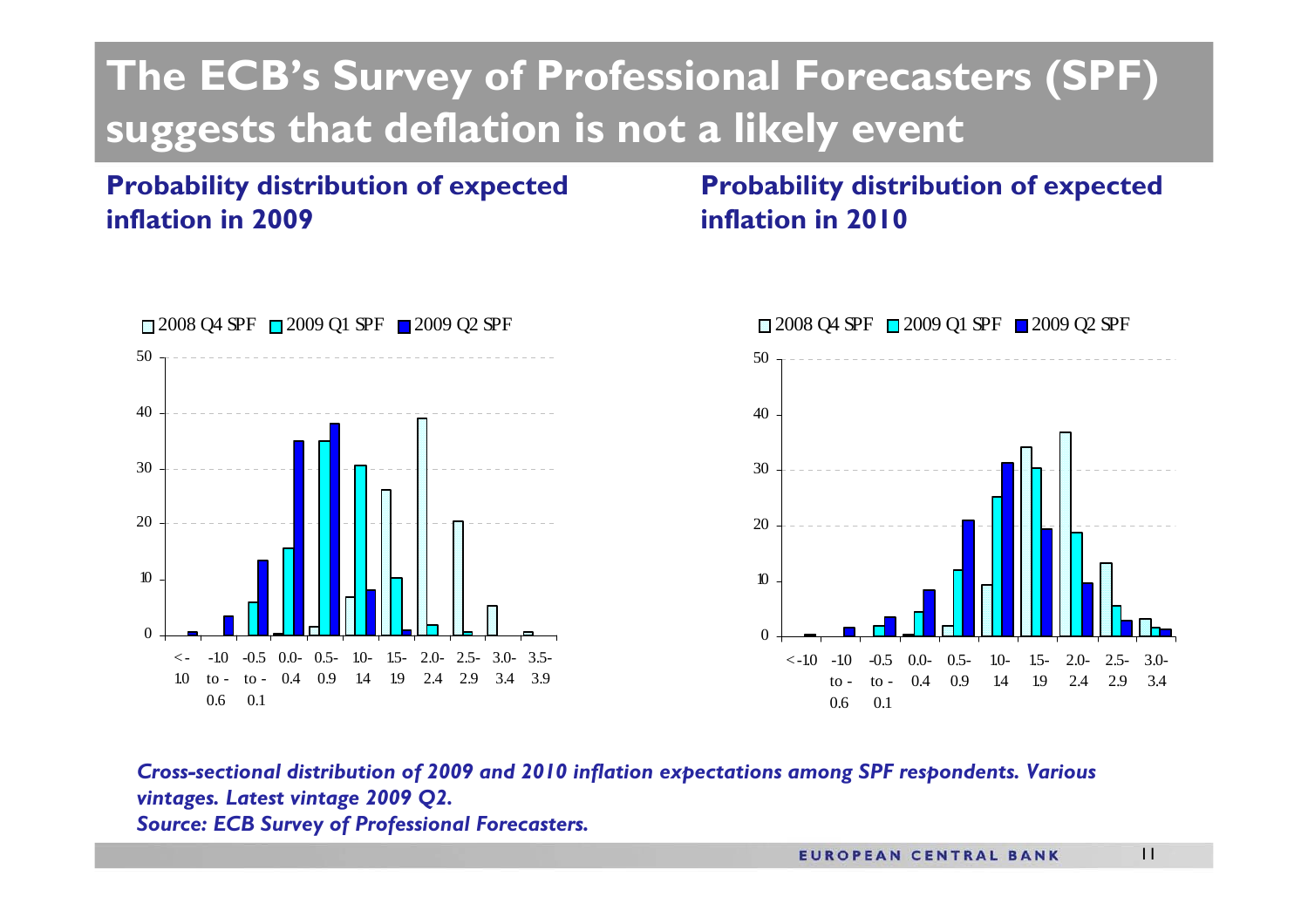### **Long-term inflation expectations from ECB's SPF have remained firmly anchored**



*Cro ss-sectional distribution of longer-term (2013) inflation e xpectations among SPF respondents. Source: E CB Surve y of Pro fessional Forecasters.*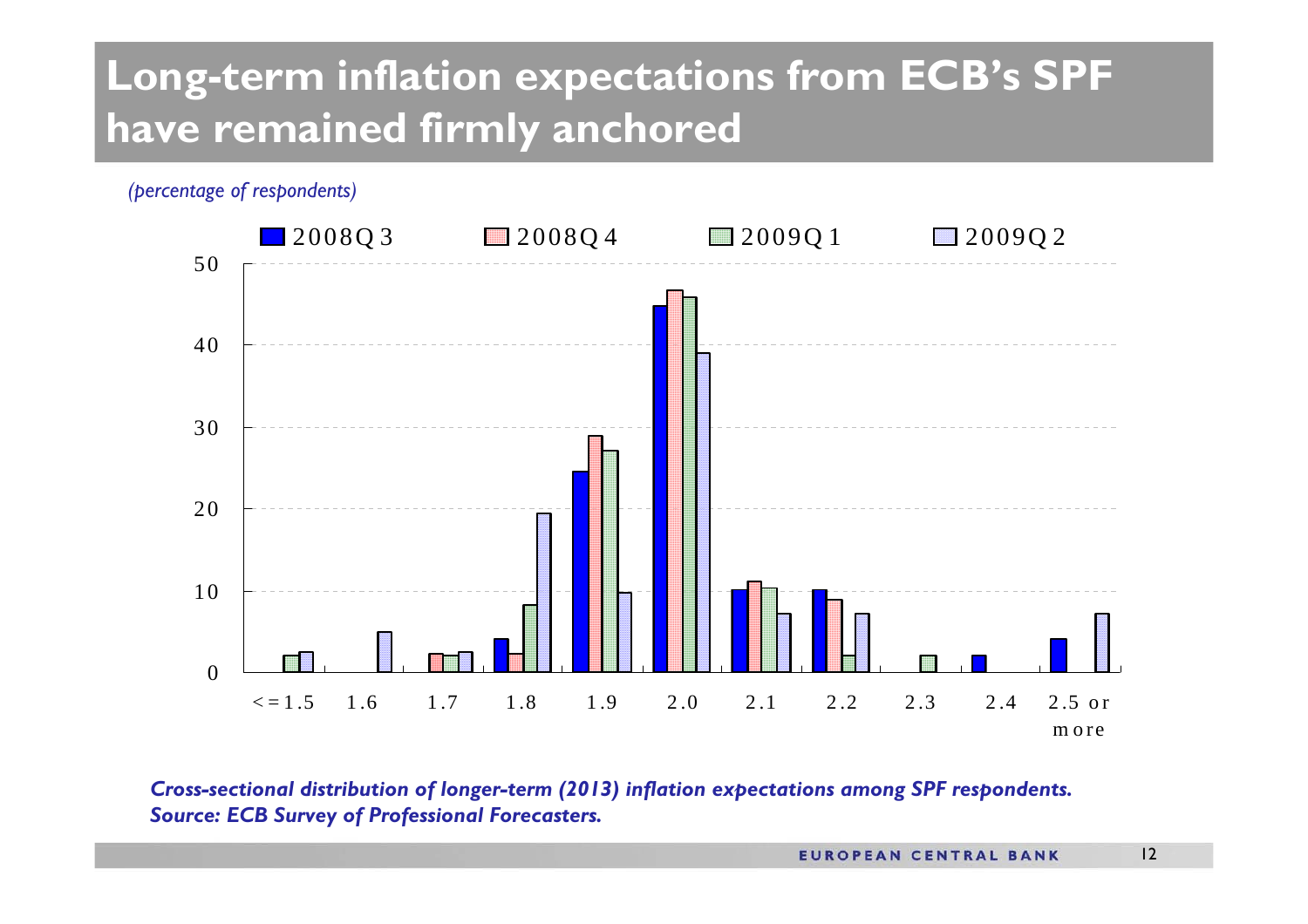#### **Deflation fears have abated, but uncertainty remains high**



*Perceived inflation uncertainty extracted from inflation derivatives Sources: Bloomberg and ECB calculations. Daily data; Last observation: 17 June 2009*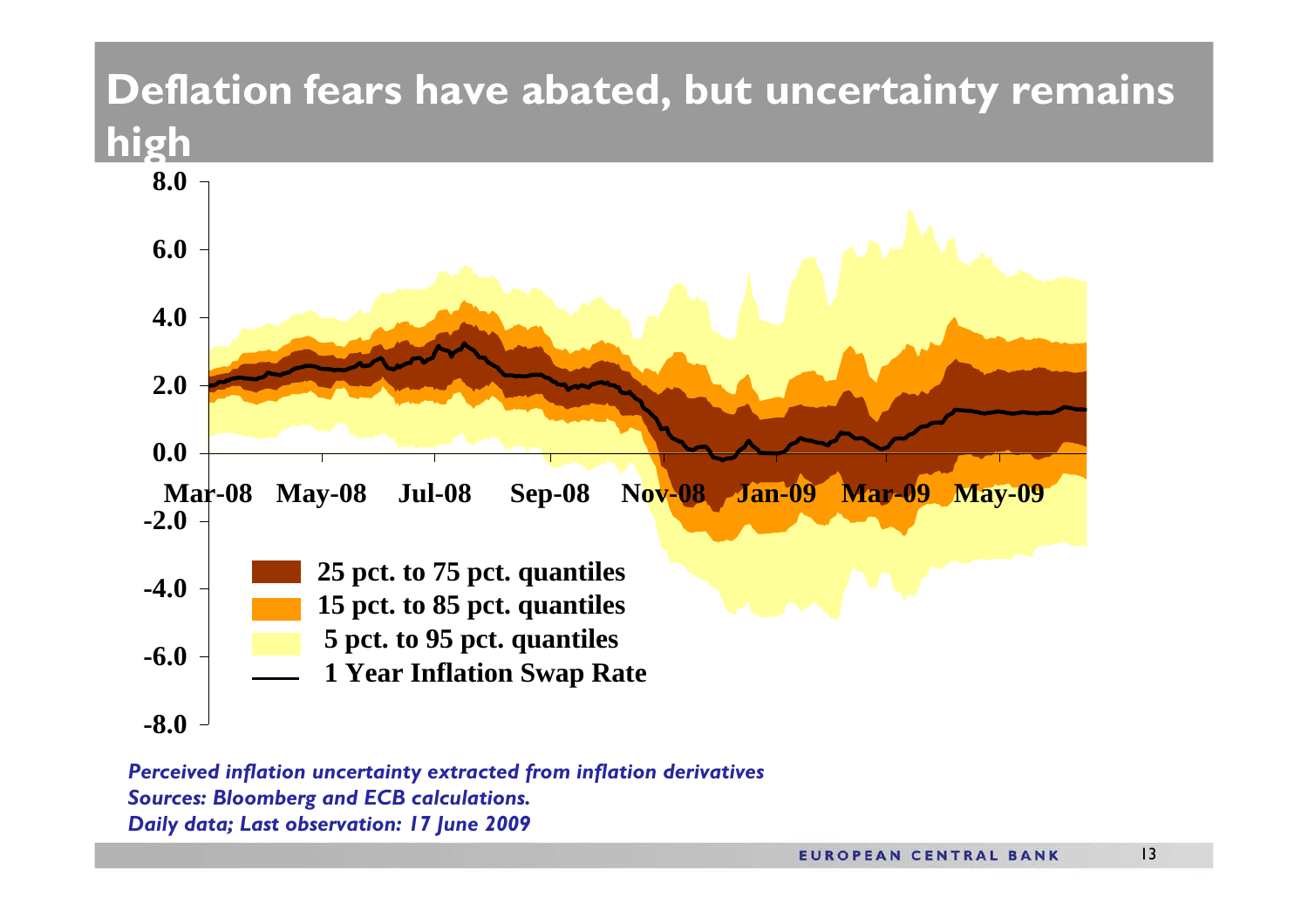#### **Short-term inflation expectations have shifted up in recent quarters**



*Path of y ear-on-year HICP inflation rates derived from inflation-linked swaps (percent per annum). Sources: Eurosta t, Reuters and ECB calculations.*

14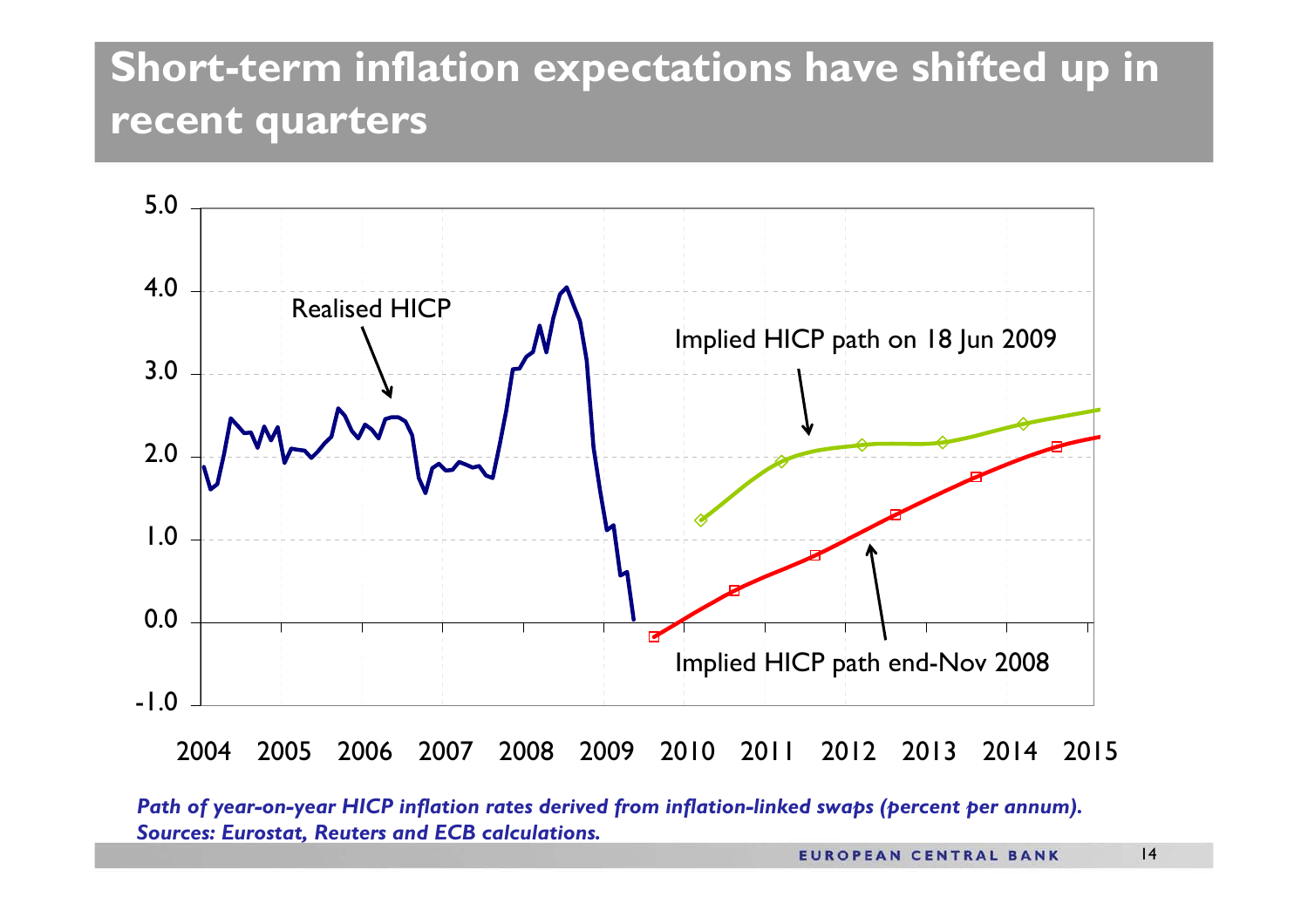#### **Long-term expectations remain well-anchored**



*Break-even inflation rates for the euro area Sources: Reuters, ECB calculations. Daily dat a; Last observation: 18 June 2009*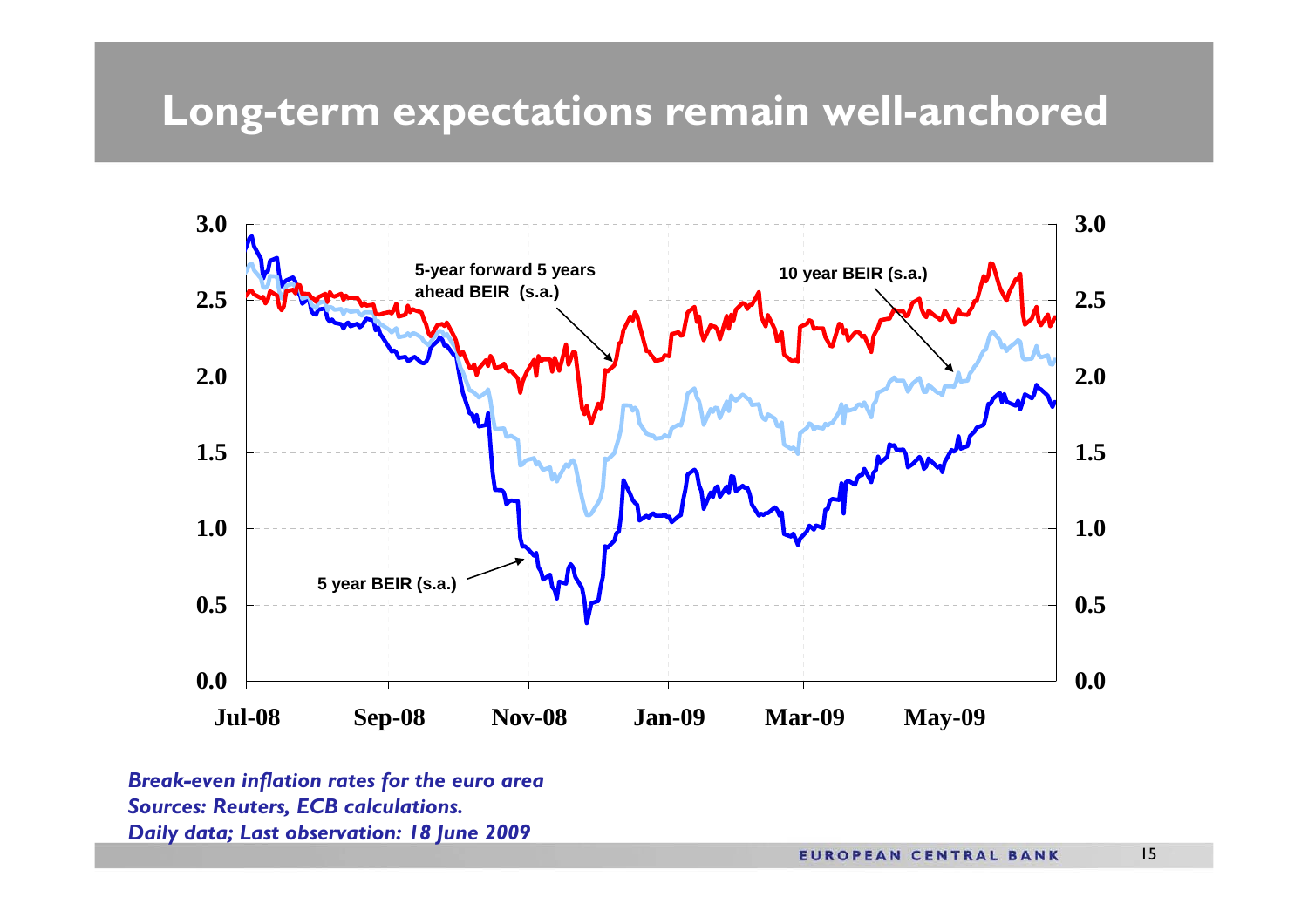#### Negotiated wages: Country breakdown

#### **Negotiated wages**

(y-o-y growth rates)

|                    | 1999-2008 <sup>(a)</sup> | 2008 | 2008 Q1 | 2008 Q2 | 2008Q3 | 2008Q4 | 2009Q1 |
|--------------------|--------------------------|------|---------|---------|--------|--------|--------|
| Germany            | 1.9                      | 2.8  | 2.6     | 1.8     | 3.0    | 3.7    | 3.1    |
| France             | 2.4                      | 3.0  | 2.7     | 3.1     | 3.0    | 3.0    | 2.7    |
| Italy              | 2.5                      | 3.5  | 2.7     | 3.2     | 4.2    | 3.7    |        |
| Spain              | 3.0                      | 3.5  | 3.3     | 3.5     | 3.5    | 3.5    | 2.8    |
| <b>Netherlands</b> | 2.7                      | 3.5  | 3.0     | 3.5     | 3.7    | 3.6    | 3.5    |
| <b>Belgium</b>     | 2.4                      | 3.6  | 3.0     | 3.3     | 4.0    | 4.2    | 3.8    |
| Austria            | 2.4                      | 3.1  | 3.0     | 3.2     | 3.2    | 3.1    | 3.5    |
| Greece             |                          |      |         |         |        |        |        |
| Ireland            |                          |      |         |         |        |        |        |
| Finland            | 2.6                      | 4.3  | 3.6     | 4.5     | 5.0    | 4.0    | 3.9    |
| Portugal           | 3.1                      | 3.0  | 3.5     | 2.7     | 2.9    | 2.6    | 3.8    |
| Slovakia           |                          |      |         | ۰       |        |        |        |
| Luxembourg         |                          |      |         |         |        |        |        |
| Slovenia           | 6.0                      | 9.0  | 7.6     | 8.5     | 10.2   | 9.7    | 7.5    |
| Cyprus             |                          |      |         |         |        |        |        |
| Malta              |                          |      |         |         |        |        |        |
| <b>Euro Area</b>   | 2.4                      | 3.2  | 2.8     | 2.9     | 3.4    | 3.6    | 3.2    |

Sources: BIS, European Commission, ECB calculations.

Notes: Negotiated wages reflect the increase in basic pay (excluding bonuses, overtime compensation and so on) agreed between employers and employees, excluding the impact of social security contributions. The exact coverage and definition from one country to another, lowever, may vary. Data are nsa.

(a) Yearly average over the period.